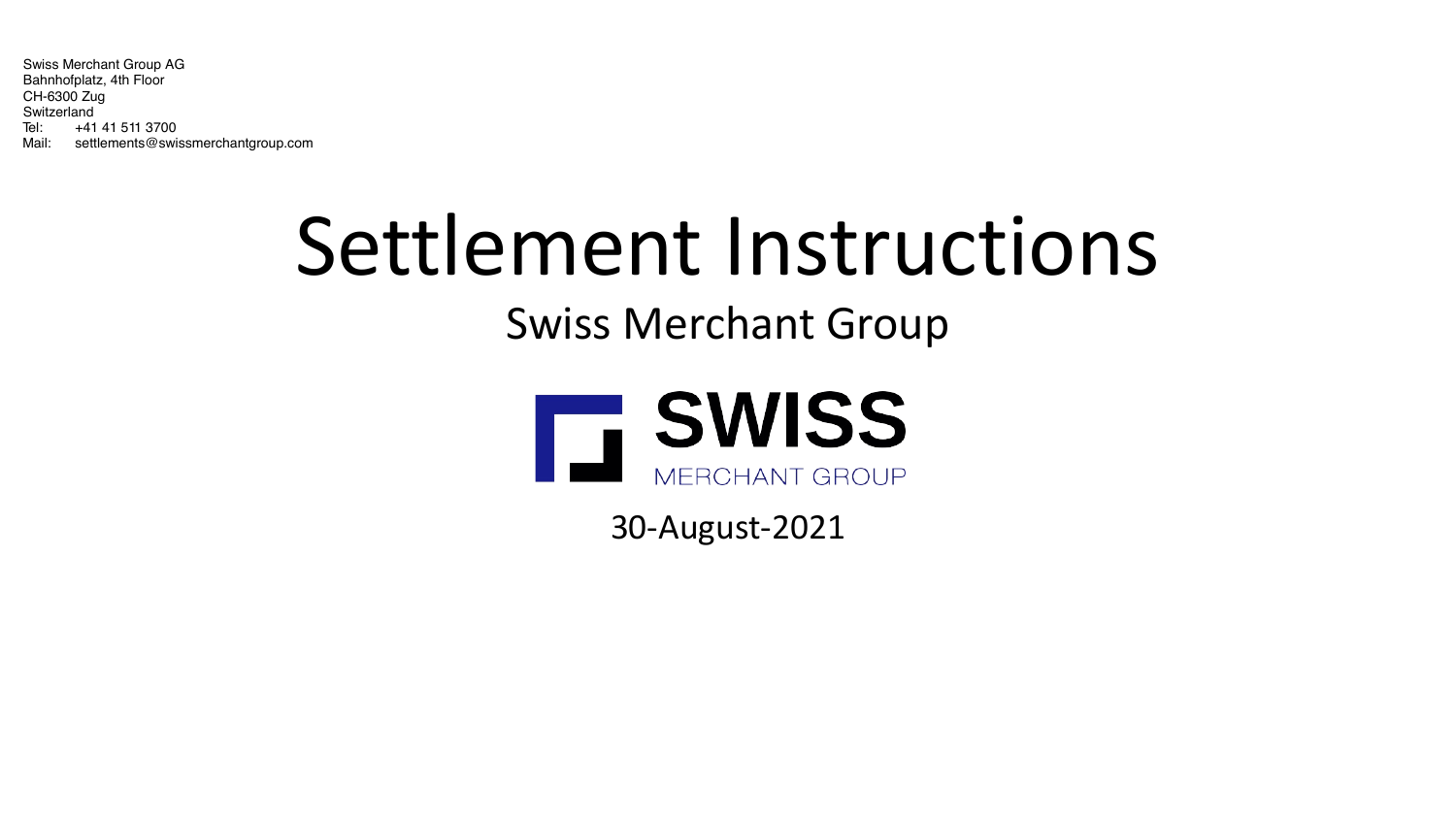

| <b>Country</b>           | <b>Settlement Agent</b>                                                | <b>BIC</b>         | <b>Sec Account</b> | <b>DEAG/REAG</b><br><b>Custodian</b> | <b>PSET</b>        | <b>Additional Info</b>                                                       |
|--------------------------|------------------------------------------------------------------------|--------------------|--------------------|--------------------------------------|--------------------|------------------------------------------------------------------------------|
| Australia                | <b>BNP Paribas Securities</b><br><b>Services (CHESS PID:</b><br>01892) | PARBAU2SLCC        | 2014750001         | <b>CEDELULLXXX</b>                   | CAETAU21XXX        | 97A::SAFE//15718 (Safe custody)<br>97A::SAFE//15719 (Back to Back)           |
| Austria                  | <b>ABN Amro Clearing Bank</b><br>N.V                                   | ABNCNL2AXXX        | OCSD211500         | N/A                                  | <b>OCSDATWWXXX</b> | T2S market<br><b>CSD: OeKB CSD GmbH</b>                                      |
| <b>Belgium</b><br>(ESES) | <b>ABN Amro Clearing Bank</b><br>N.V                                   | ABNCNL2ACUS        | N/A                |                                      | <b>CIKBBEBBXXX</b> | T2S market<br>equities<br><b>CSD: ESES (Euroclear BE)</b>                    |
| <b>Belgium</b><br>(NBB)  | <b>ABN Amro Clearing Bank</b><br>N.V                                   | ABNCNL2AXXX        | NBBE100840181092   | N/A                                  | NBBEBEBB216        | T2S market<br>government bonds<br><b>CSD: National Bank of Belgium</b>       |
| Canada                   | <b>RBC Investor Services</b>                                           | ROYCCAT2XXX        | 120025660010       | <b>ABNCNL2AXXX</b>                   | <b>CDSLCATTXXX</b> | <b>CUID: RBCT</b>                                                            |
| <b>Denmark</b>           | <b>SEB Merchant Banking</b>                                            | <b>ESSEDKKKXXX</b> | 05295021766        | <b>ABNCNL2AXXX</b>                   | <b>VPDKDKKKXXX</b> | VP: 05295                                                                    |
| Finland                  | <b>SEB Merchant Banking</b>                                            | <b>ESSEFIHXXXX</b> | 10-100 029 885     | ABNCNL2AXXX                          | <b>APKEFIHHXXX</b> | ABNCNL2AXXX is the secondary layer BIC, ESSEFIHX is the BIC of<br>the agent. |
| France                   | <b>ABN Amro Clearing Bank</b><br>N.V                                   | <b>ABNCNL2ACUS</b> | N/A                | N/A                                  | <b>SICVFRPPXXX</b> | T2S market<br><b>CSD: ESES (Euroclear FR)</b>                                |

Global Investment Strategy UK Limited is Authorised and Regulated by the Financial Conduct Authority 437558, [www.fca.org.uk/register](http://www.fca.org.uk/register) and is a member of the London Stock Exchange. Global Investment Strategy UK Limited is a company number 04576299 and whose registered office is at: 2nd Floor, Solar House, 915 High Road, London N12 8QJ.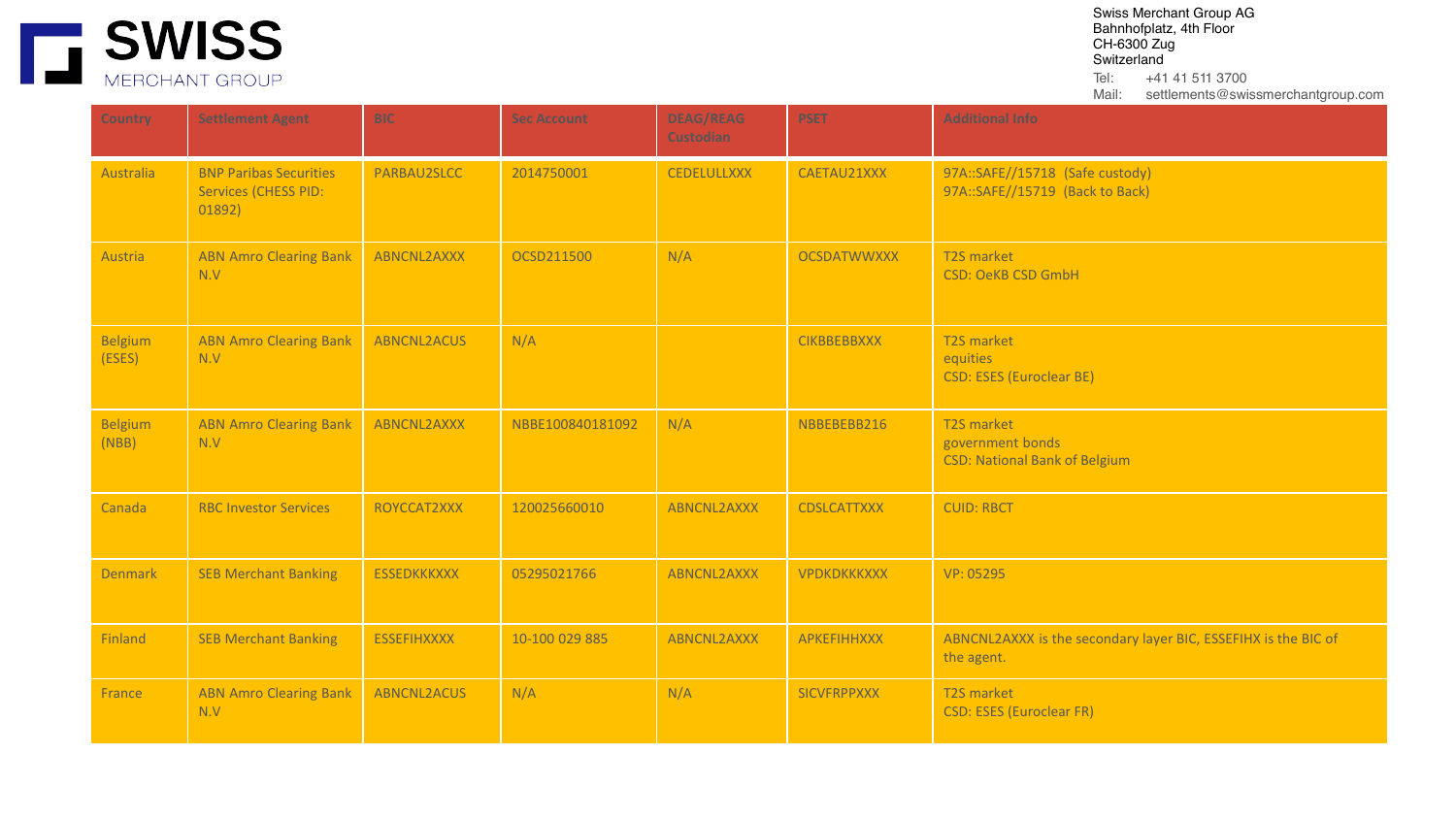

| <b>Country</b>          | <b>Settlement Agent</b>                             | <b>BIC</b>         | <b>Sec Account</b>                        | <b>DEAG/REAG</b><br><b>Custodian</b> | <b>PSET</b>        | <b>Additional Info</b>                                                                     |
|-------------------------|-----------------------------------------------------|--------------------|-------------------------------------------|--------------------------------------|--------------------|--------------------------------------------------------------------------------------------|
| Germany                 | <b>ABN AMRO Clearing Bank</b><br>N.V.               | <b>ABNCNL2ACUS</b> | DAKV8943000                               | N/A                                  | <b>DAKVDEFFXXX</b> | <b>T2S market</b><br><b>CSD: Clearstream Banking</b><br>Frankfurt                          |
| <b>Hong Kong</b>        | <b>HSBC Securities Services</b><br><b>Hong Kong</b> | <b>HSBCHKHHSEC</b> | 720-548809-085                            | <b>ABNCNL2AXXX</b>                   | XHKCHKH1XXX        | <b>CCASS participant ID:C00019</b><br><b>**Equities Only**</b>                             |
| International<br>(ICSD) | <b>ABN AMRO Clearing Bank</b><br>N.V.               | <b>ABNCNL2AXXX</b> | ECLR/78088 (Default)<br><b>ECLR/94763</b> | N/A                                  | <b>MGTCBEBEECL</b> | ICSD: Euroclear bank S.A. (Back to Back Bonds)<br>ICSD: Euroclear bank S.A. (Safe Custody) |
| Ireland                 | <b>HSBC Bank Plc, United</b><br><b>Kingdom</b>      | MIDLGB22           |                                           | <b>ABNCNL2AXXX</b>                   | <b>CRSTGB22XXX</b> | CRST/BH01                                                                                  |
| Italy                   | <b>ABN AMRO Clearing Bank</b><br>N.V.               | <b>ABNCNL2AXXX</b> | MOTIABNCNL2AXXX<br>6073600                | N/A                                  | <b>MOTIITMMXXX</b> | <b>T2S market</b><br><b>CSD: Monte Titoli S.p.A.</b>                                       |
| Japan                   | The Bank of Tokyo-<br>Mitsubishi UFJ Ltd            | <b>BOTKJPJT</b>    | 0100525201                                | <b>ABNCNL2AXXX</b>                   | <b>JJSDJPJTXXX</b> | 16:30 on SD-1<br><b>**Equities Only**</b>                                                  |
| <b>Netherlands</b>      | <b>ABN AMRO Clearing Bank</b><br>N.V.               | <b>ABNCNL2ACUS</b> | N/A                                       | N/A                                  | NECINL2AXXX        | <b>T2S market</b><br><b>CSD: ESES (Euroclear NL)</b>                                       |
| <b>Norway</b>           | <b>SEB Merchant Banking</b>                         | <b>ESSENOKXXXX</b> | 09750 0013343                             | <b>ABNCNL2AXXX</b>                   | <b>VPSNNOKKXXX</b> |                                                                                            |

Global Investment Strategy UK Limited is Authorised and Regulated by the Financial Conduct Authority 437558, [www.fca.org.uk/register](http://www.fca.org.uk/register) and is a member of the London Stock Exchange. Global Investment Strategy UK Limited is a company number 04576299 and whose registered office is at: 2nd Floor, Solar House, 915 High Road, London N12 8QJ.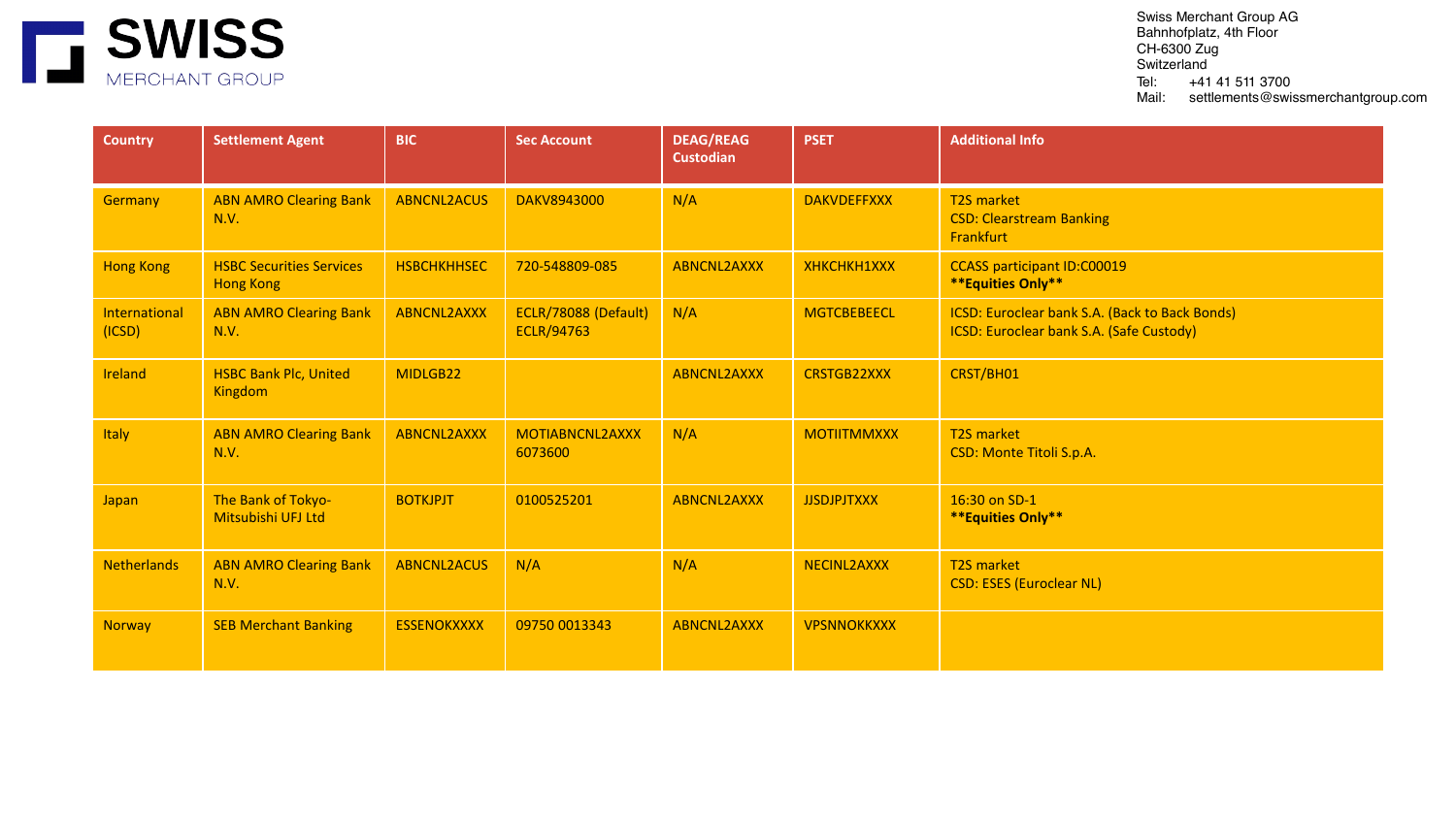

| <b>Country</b>      | <b>Settlement Agent</b>                          | <b>BIC</b>         | <b>Sec Account</b>           | <b>DEAG/REAG</b><br><b>Custodian</b> | <b>PSET</b>        | <b>Additional Info</b>                                                                                  |
|---------------------|--------------------------------------------------|--------------------|------------------------------|--------------------------------------|--------------------|---------------------------------------------------------------------------------------------------------|
| Poland              | <b>BNP Paribas Securities</b><br>Services S.K.A. | <b>PARBPLPXXXX</b> | 7001533001                   | <b>ABNCNL2AXXX</b>                   | <b>KDPWPLPWXXX</b> |                                                                                                         |
| Portugal            | <b>BNP Paribas Securities</b><br><b>Services</b> | <b>PARBFRPPXXX</b> | 74779H                       | <b>ABNCNL2AXXX</b>                   | <b>IBLSPTPPXXX</b> | <b>Securities Account in T2S:</b><br>IBLSPARBFRPPXXXSA00000000801<br>0000160<br>ABNCNL2AXXX (BUYR/SELL) |
| <b>Singapore</b>    | <b>HSBC Singapore</b>                            | <b>HSBCSGSGXXX</b> | 141-196733-085               | <b>ABNCNL2AXXX</b>                   | <b>CDPLSGSGXXX</b> |                                                                                                         |
| <b>South Africa</b> | <b>Standard Chartered Bank</b>                   | SCBLZAJ2XXX        | ZA0000323394                 | <b>CEDELULL</b>                      | <b>STRAZAJJXXX</b> | 97A::SAFE//15718 (Safe custody)<br>97A::SAFE//15719 (Back to Back)                                      |
| <b>Spain</b>        | <b>BNP Paribas Securities</b><br><b>Services</b> | PARBESMXXXX        | 6050706                      | <b>ABNCNL2AXXX</b>                   | <b>IBRCESMMXXX</b> | Re-registration name:<br><b>ABN AMRO Global Custody</b><br>Services N.V.<br>AAGCS N.V. (ABNCNL2AXXX)    |
| Sweden              | Skandinaviska Enskilda<br><b>Banken</b>          | <b>ESSESESSXXX</b> | 01-001-171322                | <b>ABNCNL2AXXX</b>                   | VPCSSESSXXX        |                                                                                                         |
| Switzerland         | <b>ABN AMRO Clearing Bank</b><br>N.V.            | <b>ABNCNL2AXXX</b> | <b>SEGA: NL100263</b>        | N/A                                  | <b>INSECHZZXXX</b> |                                                                                                         |
| <b>Turkey</b>       | <b>Turk Ekonomi Bankasi</b><br>A.S.              | <b>TEBUTRIS930</b> | Designated client<br>account | <b>ABNCNL2AXXX</b>                   | TCMBTR2AXXX        |                                                                                                         |

Global Investment Strategy UK Limited is Authorised and Regulated by the Financial Conduct Authority 437558, [www.fca.org.uk/register](http://www.fca.org.uk/register) and is a member of the London Stock Exchange. Global Investment Strategy UK Limited is a company number 04576299 and whose registered office is at: 2nd Floor, Solar House, 915 High Road, London N12 8QJ.